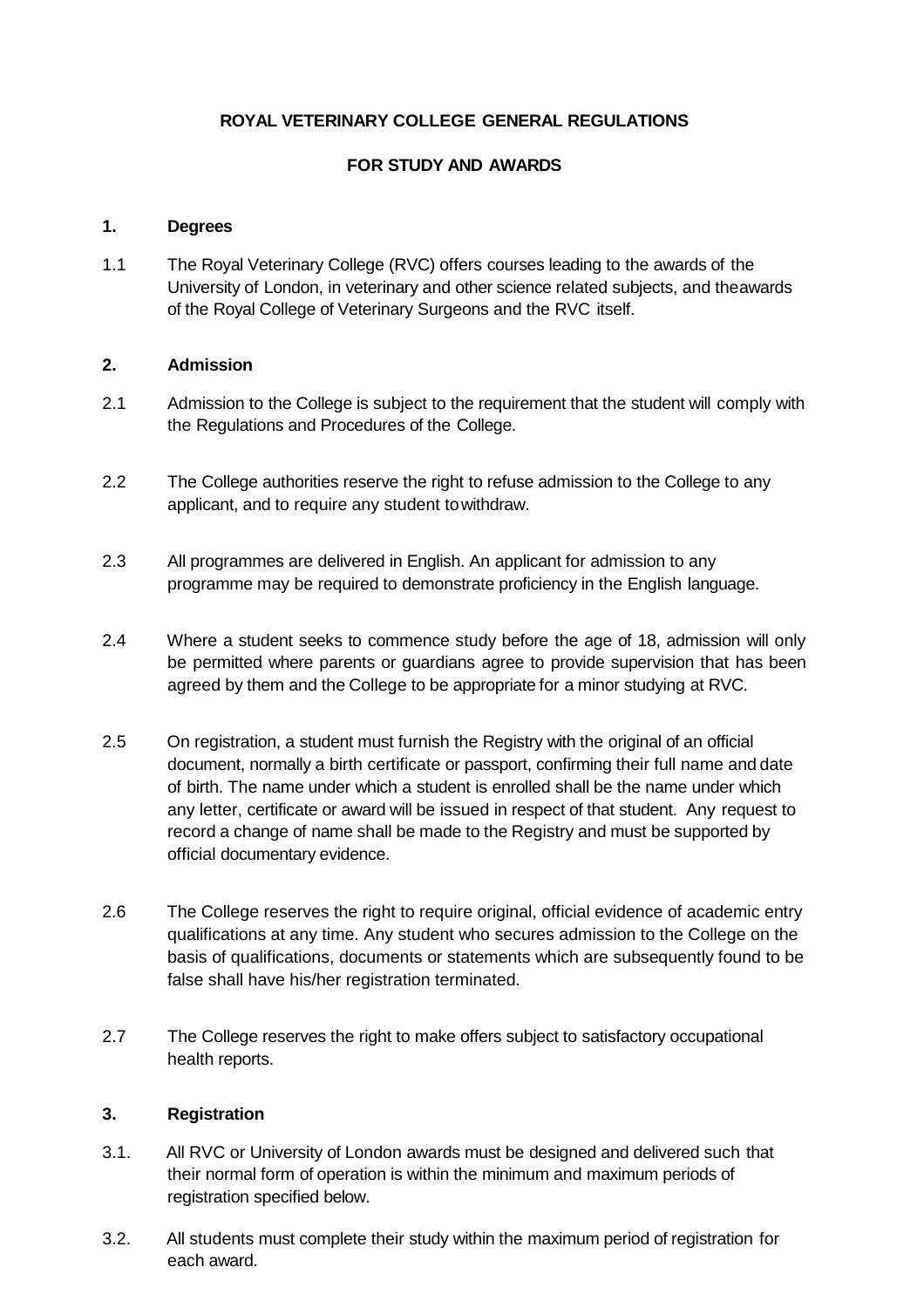- 3.3. Exemption from study can be given at admission for a maximum of two thirds of the normal form of operation or credit value where a student has prior relevant qualifications, experience or credit. Each case must be considered according to the College's procedure for admissions with the recognition of prior learning ("APL and APEL").
- 3.4. All students must enrol for each year of each course by the due date and provide all reasonable information requested.
- 3.5. Where relevant, all students must register for each module by the duedate.
- 3.6. A student may not concurrently register for two full time courses at the RVC or at the RVC and another institution.
- 3.7. For taught courses the period of registration includes all periods of deferred assessment.
- 3.8. Where a taught programme contains linked awards (e.g. PG Certificate/PG Diploma/MSc) the specific programme may specify a maximum period of registration that is less than the sum of the maxima for the separate awards.
- 3.9. For research degree programmes (MPhil, PhD, Specialist Doctorate) the period of registration is considered to be the time until submission of the thesis and excludes periods of interrupted study.
- 3.10. Minimum and Maximum registration periods: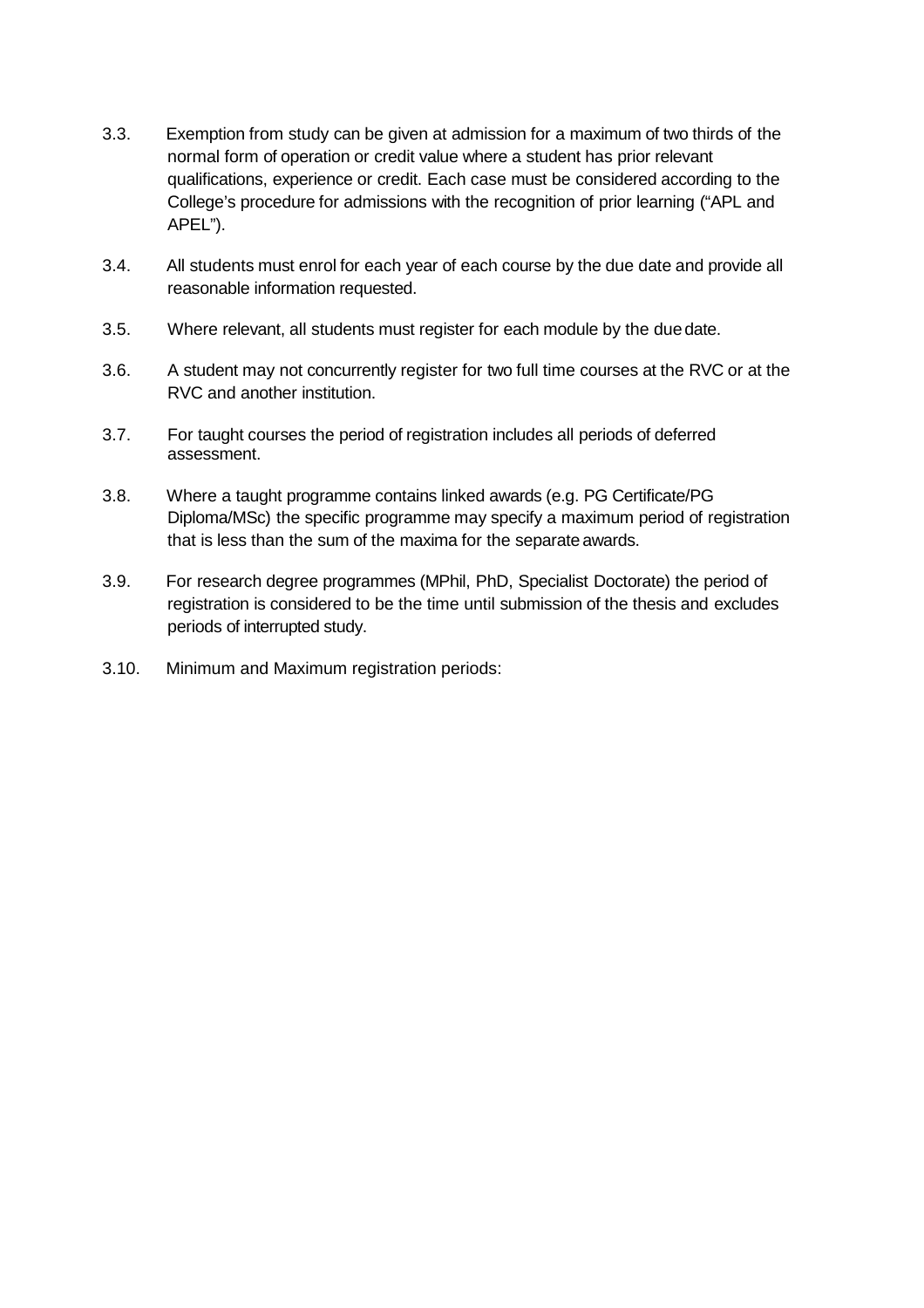|                                                   | <b>Full Time Programmes</b> |                                                                                                                                                                                                                              | <b>Part Time Programmes</b> |                     |
|---------------------------------------------------|-----------------------------|------------------------------------------------------------------------------------------------------------------------------------------------------------------------------------------------------------------------------|-----------------------------|---------------------|
| Award                                             | <b>Minimum</b>              | <b>Maximum</b>                                                                                                                                                                                                               | <b>Minimum</b>              | <b>Maximum</b>      |
| Certificate                                       | 1 academic year             | 3 academic years                                                                                                                                                                                                             | 1 academic<br>vear          | 5 academic<br>years |
| Diploma                                           | 2 academic years            | 4 academic years                                                                                                                                                                                                             | 3 academic<br>vears         | 6 academic<br>years |
| FdSc                                              | 24 months                   | 60 months                                                                                                                                                                                                                    | 3 academic<br>years         | 6 academic<br>years |
| BSc (not intercalated)                            | 2 academic years            | 5 academic years                                                                                                                                                                                                             | 4 academic<br>vears         | 6 academic<br>years |
| <b>Intercalated BSc</b>                           | 1 academic year             | 2 academic years                                                                                                                                                                                                             | Not available               | Not available       |
| Graduate Diploma                                  | 1 academic year             | 2 academic years                                                                                                                                                                                                             | 18 months                   | 60 months           |
| <b>BVetMed (excluding</b><br>Gateway year)        | 48 months                   | 8 years provided that:<br>$\bullet$ There is not more than 3<br>years from the start of the<br>course to completion of<br>the pre-clinical phase<br>(Years 1 & 2)<br>There is not more than 5<br>years from the start of the | Not available               | Not available       |
| <b>MSci</b>                                       | 3 academic Years            | clinical phase (Year 3)<br>until final examination<br>6 academic years                                                                                                                                                       | 4 academic                  | 7 academic          |
|                                                   |                             |                                                                                                                                                                                                                              | vears                       | years               |
| <b>MSc</b>                                        | 12 months                   | 36 months                                                                                                                                                                                                                    | 24 months                   | 48 months           |
| <b>MRes</b>                                       | 12 months                   | 24 months                                                                                                                                                                                                                    | 24 months                   | 36 months           |
| <b>MVetMed</b>                                    | 3 academic Years            | +1 academic year longer Not available<br>than CTS contract<br>Typically 4-5 academic<br>years                                                                                                                                |                             | Not available       |
| Part 1 Postgraduate<br>Certificate3               |                             |                                                                                                                                                                                                                              | 4 months                    | 24 months           |
| Part 2 Postgraduate<br>Certificate3               |                             |                                                                                                                                                                                                                              | 8 months                    | 24 months           |
| Postgraduate<br>Certificate                       | 3 months                    | 12 months                                                                                                                                                                                                                    | 12 months                   | 24 months           |
| Postgraduate Diploma 6 months                     |                             | 24 months                                                                                                                                                                                                                    | 12 months                   | 36 months           |
| <b>MPhil</b>                                      | 24 months                   | 48 months                                                                                                                                                                                                                    | 36 months                   | 60 months           |
| PhD and Specialist<br>"Professional"<br>Doctorate | 24 months                   | 60 months                                                                                                                                                                                                                    | 48 months                   | 96 months           |

1. See also regulations below concerning Academic Progress and Intercalation: 5.2.2 and 6.3

2. PGCert/PGDip/MSc programme in Veterinary Education must be completed in 6 years.

3. Associate and Fellow qualifications cannot be done on a full-time basis.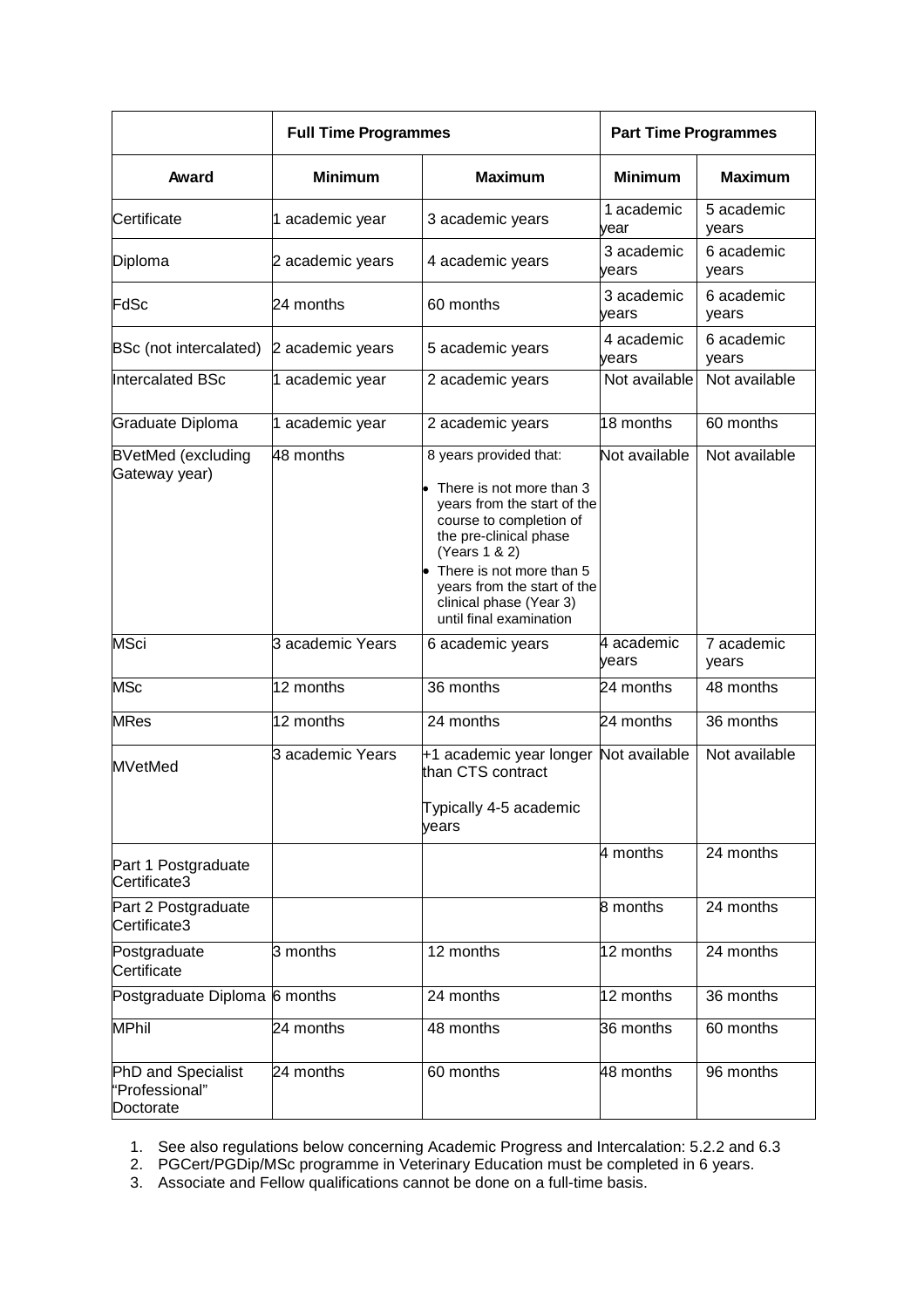## **4. Tuition Fees and Debt**

- 4.1 Tuition fees are payable in full at the start of the session. Students whose fees are not paid for them by the SLC or similar agency must make effective arrangements to ensure prompt payment of fees at the due date.
- 4.2. The College reviews its tuition fees and fee policy annually. Increases in the costs of delivery of programmes means that tuition fees are likely to be subject to annual increases and all students are, therefore, advised to plan their finances assuming that this will be the case. Tuition fees are formally approved by the College Council in the autumn of the preceding academic year and will be published on the College website within eight weeks of approval.
- 4.3. The College shall publish annually its tuition fee payment schedules and refunds policy.
- 4.4. A student who is in debt to the College for tuition fees, will not be permitted to progress to the next academic year or to receive their degree until a payment plan or full payment has been agreed with the Director of Finance
- 4.5. A student who is in tuition fee debt to the College and breaks their agreement with the Director of Finance may have his or her registration terminated, at the discretion of the Principal.
- 4.6. Debts arising from fines, accommodation or other purchases from the College will be subject to commercial debt recovery procedures. Students with such debts will not be permitted to attend a Graduation Ceremony until the debt is paid.

## **5. Attendance and Progress**

- 5.1 Students are required to enrol at the beginning of each year of study.
- 5.2 Students are expected to engage fully with their programme by attending scheduled teaching/accessing online learning materials/engaging with supervisors as appropriate to their course. If students are unable to attend/engage for more than 1 week they must communicate the reason for absence in writing to Academic Registry or the Graduate School as appropriate and to report on their return. In cases of illness a medical certificate may be requested. Students studying in the UK on a Tier 4 student visa and those in receipt of a US Federal Loan have [additional attendance requirements](https://www.rvc.ac.uk/study/fees-and-funding/international-students) in order to meet the expectations of UKVI and/or the USA Department for Education.
- 5.3 The College reserves the right to require any student to undergo a medical examination, either as a condition of admission, or at any time during their studies. A student who has been absent as a result of a serious illness, or an infectious or contagious disease, will normally be required to produce a medical certificate before being permitted to resume study at the College.
- 5.4. Alternative patterns of study,including deferral of examinations and interruptions, where a student cannot meet the normal patternof study due to illness or other documented personal circumstances must be approved through the Student Performance and Development Procedures (SPDP).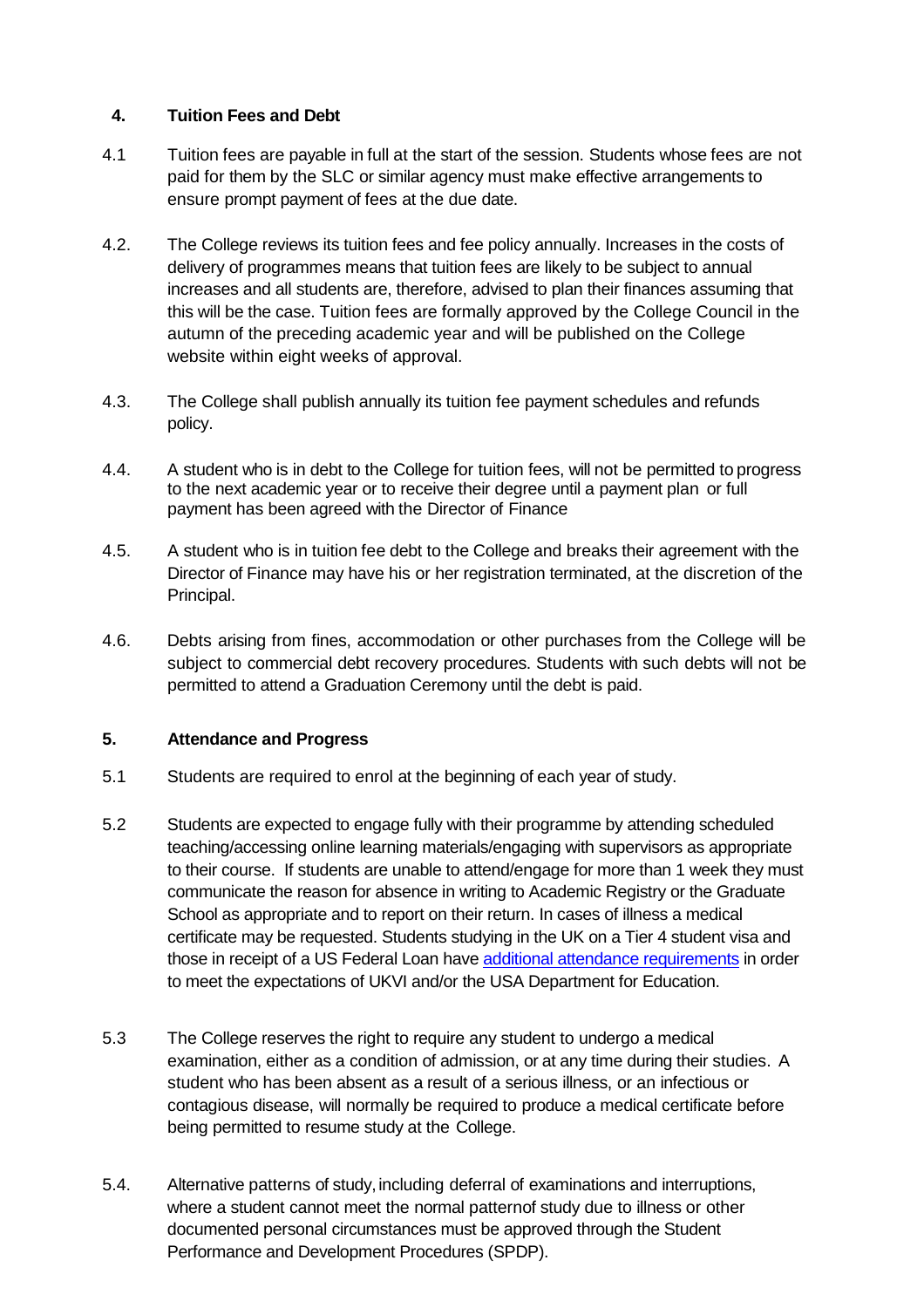5.5. We recognize that students may need to interrupt their studies to manage significant life events such as parenthood, illness or for other personal reasons. All periods of interruption must be agreed via SPDP and will not normally be agreed for more than one year per programme. If SPDP are requested to exceptionally agree an additional interruption, it will also be

necessary for the Course Director/Supervisor to assess the prior learning of the student to ensure that overall programme learning outcomes can still be met within the registration limits of the programme at the intended return date. This assessment must be completed prior to approval of the additional interruption.

Periods of approved interruption will not be counted against the maximum periods of study permitted in 3.10. FdSc and BSc Veterinary Nursing students must be mindful of RCVS requirements to complete the registerable part of the programme within 6 years of student enrollment with the RCVS (including periods of interruption).

## **6. Intercalation Study on the BVetMed**

- 6.1 A student on the BVetMed will be permitted to intercalate for a maximum of five years as follows:
	- i. for one year for a BSc;
	- ii. for one year for a MSc or MRes
	- iii. for one year for the Certificate in Work Based Learning and Research;
	- iv. for three years for a PhD or MPhil; or for any combination of these awards.
- 6.2 Intercalation will normally take place after the Second Year of the BVetMed. Intercalation after the Third Year will require approval by the SPDP. Following intercalation a student shall be re-admitted to the Third Year (or where appropriate the Fourth Year).
- 6.3 Time spent in intercalation will not be counted against the maximum periods of interruption of study permitted in 3.10.

## **7. Transfer Regulations**

- 7.1 The Academic Board will design and approve procedures permitting the transfer of students between taught courses and research degree programmes offered by the RVC.
- 7.2 Transfer procedures will only apply to students who are already registered for an RVC or University of London award offered at the RVC.
- 7.3 The procedures can only be used for student who are either:
- (i) seeking to change their course of study to a course leading to the same or a lower level of award, or
- (ii) a course leading to a higher award but on a related award pathway.
- 7.4 A student may only transfer provided that the registration period for the new course, including the period taken for previous study, is not exceeded.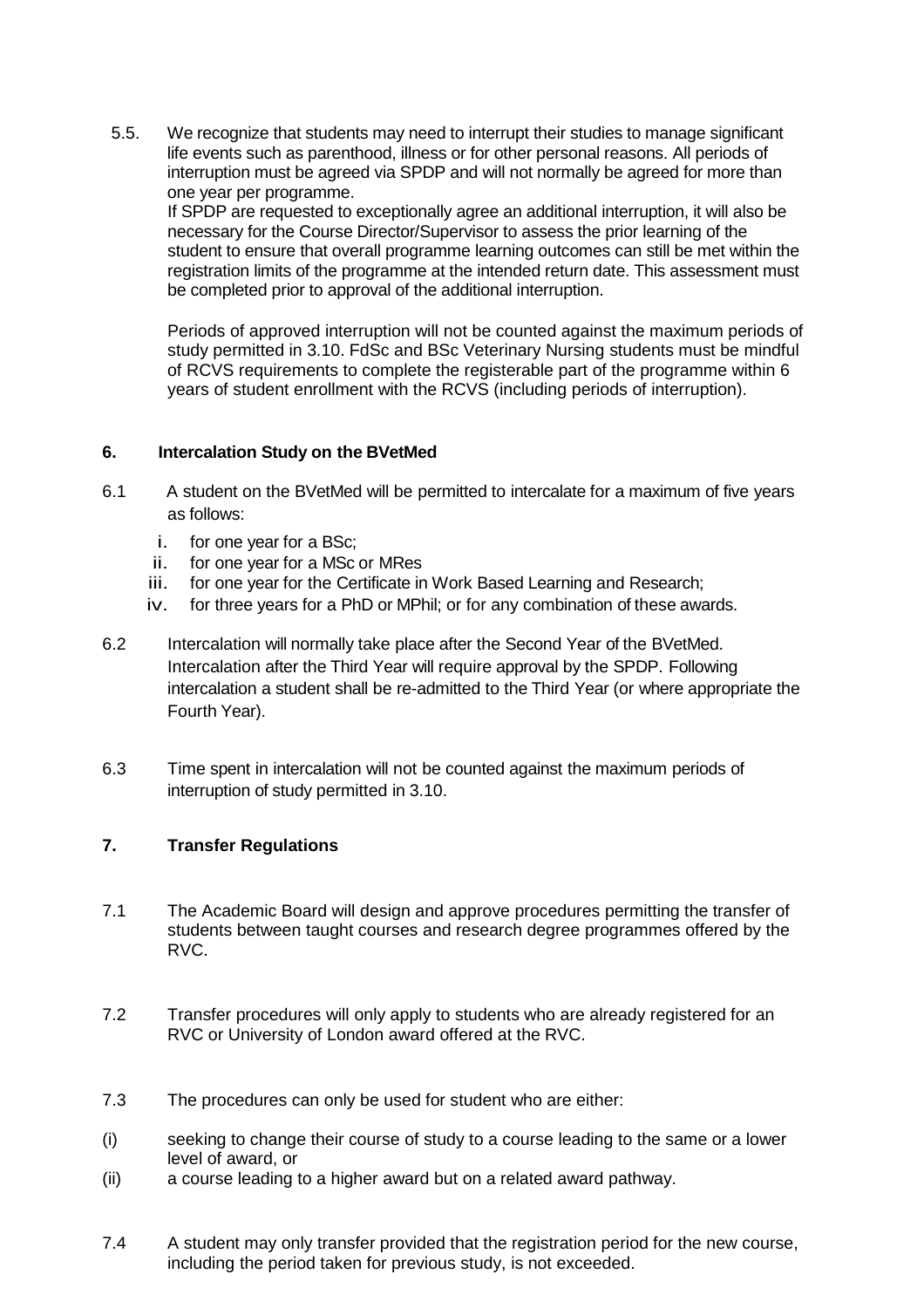- 7.5 Once a student has transferred to a new course they will be registered for that particular award and title and will gain that award and title upon successful completion of the course.
- 7.6 A student can seek to transfer back to their original course of study through the usual transfer procedures providing that they did not fail the original course prior to transfer. In the case of transfer back to the BVetMed, the intervening study can be considered as intercalation for the purposes of calculating registration period and granting of awards.

## **8. Amendments to Examinations and Programme Provision**

- 8.1 Any amendment to the details of a degree examination must be announced at least three months before the date of that examination.
- 8.2 When any significant change to programme specifications or assessment regulations is proposed the students who will be directly affected by such a change will be consulted, through their elected representatives on academic committees. Any subsequent significant change will be notified to students at least 12 months prior to the implementation of the change. Where an amendment is proposed which would significantly change the conditions under which students were taught, examined or allowed to progress during their current year orstage of study, then the consent of students who would be directly affected by such a change shall normally be required prior to its implementation.

## **9. Examinations and Assessment**

The Academic Board will approve and publish General and Course Specific Assessment Regulations for Taught Courses and assessment requirements for Research Degrees and Specialist Doctorates.

## **10. Appeal**

Students who according to the assessment or progression regulations for the programme concerned are required to relinquish study for their chosen award will have a right of appeal.

## **11. Revocation of Awards**

The College may revoke the award of any degree, diploma or certificate which it has granted, and all privileges connected therewith, if it shall be discovered at any timeand proved to the satisfaction of the Principal that

there was an administrative error in the award; or

subsequent to the award, a Board of Examiners, having taken into accountinformation which was unavailable at the time its decision was made, determines that a candidate's result no longer permits the making of theaward.